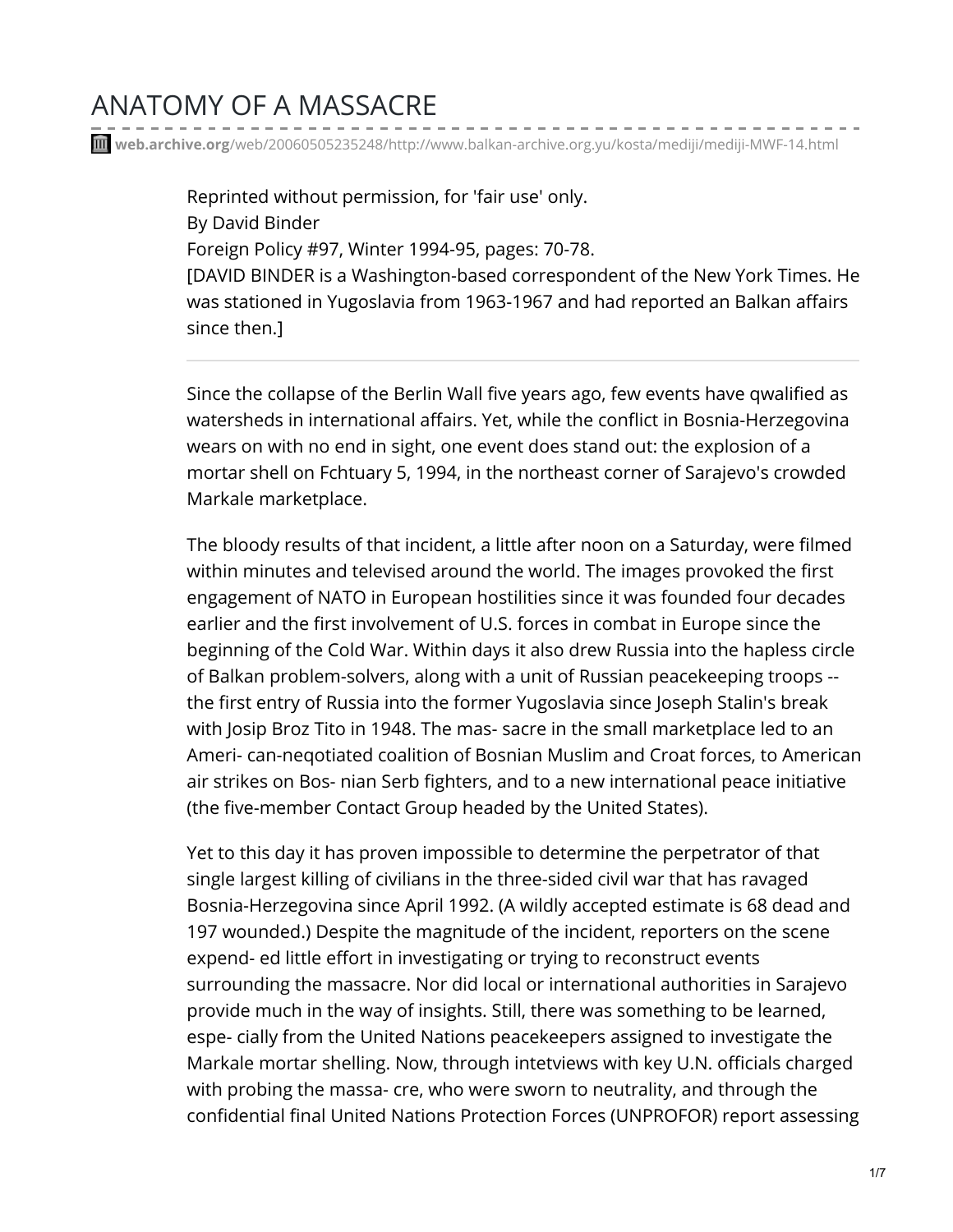the investi- gations they conducted, it is possible for the first time to shed light on why there have been such different interpretations of what took place that fateful day.

The aftermath of the massacre was utter chaos, with questions initially raised about whether it had heen caused by a mortar, a howitzer, or a planted bomb, and about the direction from which a projectile may have been fired. Confusion was compounded by the inability of UNPROFOR to search for possible mortar launching sites on either the Serb or the Muslim sides of Sarajevo, a lack of forensic studies on victims, and the incomplete identifi- cation of the casualties.

The UNPROFOR officers who hurried to the scene immediately after the blast were barred from the interior of the market by Muslim policemen. Partly as a result, the UNPROFOR officers deposed no eyewitness of the shelling at that time. In the UNPROFOR report, the officers stated that they were permitted to stand at the southern edge of the market and observe while casualties were evacuated in the trunks of small cars and on truck beds. That was "done exceptionally quickly," one officer repor- ted -- within 25 minutes. The officers saw no medical personnel attending the evacuation. When the evacuation was complete, the two officers were permitted to walk the 40 yards or so from the edge of the market to the explo- sion crater in the northeast corner, where they stood watch until the first UNPROFOR crater analysis team arrived at about 2 p.m. They later reported that there had been no tampering with the crater site while they watched.

The four U.N. officers who visited the mar- ketplace in the immediate aftermath estimated that there were between 100 and 150 casual- ties -- dead and wounded. On a tour of all of Sarajevo's hospitals, a Pakistani major assigned to UNPROFOR counted 61 dead and 148 woun- ded. He reported most had been hit by shrap- nel consistent with a mortar shell detonation.

## Conflicting Investigatians

The international responses to the Markale massacre developed along a political fault line. Within hours of the explosion, the Clinton administtation, while acknowledging there was no definitive culprit, pointed the finger of blame for the massacre at me Serbs. Amplifying the message were television broadcasters -- es- pecially on CNN -- and newspaper editorial writers who flatly charged that the Bosnian Serbs had perpetrated the massacre.

Against a background of 22 months of Serb shelling of Muslim positions in Sarajevo in- cluding an attack that killed 10 persons on the previous day and was atttibuted to the Serbs by United Nations officers -- a majority perception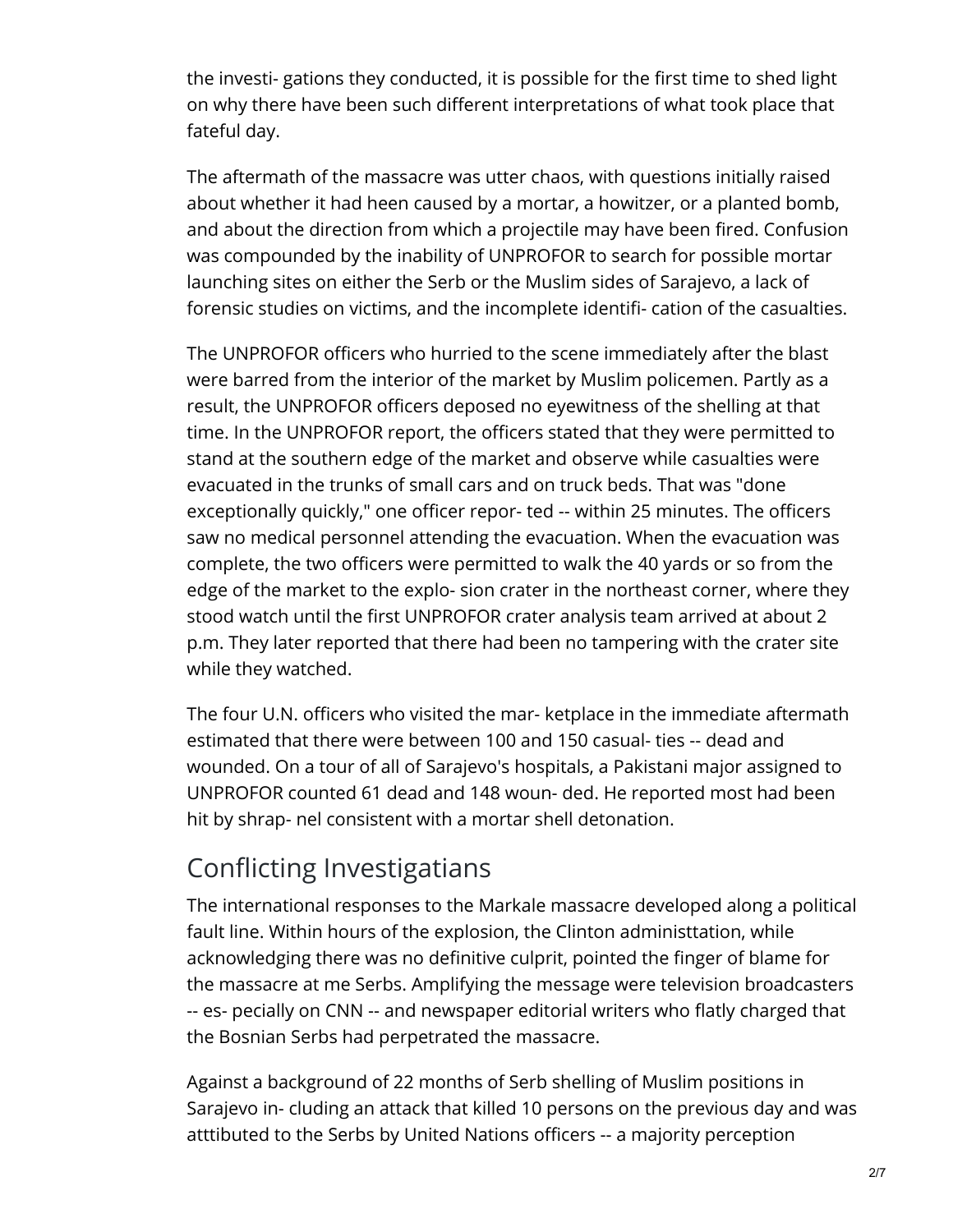developed that it was indeed a Serb shell that had struck the marketplace. The perception was understandable, given the relentless and pro- tracted bombardment of the city that had once been home to nearly 500,000 people. Bosnian Serb officials justified the siege with several arguments: They were responding to Muslim shelling, which at times was considerable, ac- cording to UNPROFOR itself; they lacked the manpower to take the Muslim-held center of Sarajevo in house-to-house fighting; they al- ready controlled the mainly Serb boroughs of the city, such as Grbavica, and did not want more territory.

In the days following whe massacre, President Bill Clinton and his chief foreign policy advis- ers used the perception of Serb culpability in succcssfully pressing for a NATO ultimatum de- manding withdrawal of Serbian heavy artillery from the siege lines through and around Sara- jevo. Madeleine Alright, the U.S. representa- tive to the U.N., said on television: "It's very hard to believe any country woold do this to their own people, and therefore, although we do not know exactly what the facts are, it would seem to us that the Serbs and the Bosnian Serbs are the ones that probably have a great deal of responsibility."

Clinton said, "We rule nothing out" in re- sponse to the attack. Secretary of State Warren Christopher added that "we do not rule out the use of NATO air strikes," and a senior adminis- tranon official was widely quoted as saying, "We have very little doubt it was the Serbs." On February 6, Clinton went further, saying, "Obviously it seems highly likely that the Serbs are responsible." Yet, then and later, there was no physical evidence or any official reporting from the field that implicated the Bosnian Serb forces in the shelling, according to a high-rank- ing American intelligence official.

As secrecy cloaked the investigations of the incident by United Nations officials, reports about alleged Muslim perpetrators appeared, mainly in the European press. One sensational and widely reprinted report was based on a document, skillfully forged by Greece, attribut- ing to Lord David Owen, the European Union peace negotiator, a statement blaming the Mus- lims. In fact, the salient quote was drawn verba- tim from a dispatch by Tanjug, the Belgrade press agency. With quotation marks removed, it looked as if Lord Owen had written it, rather than Tanjug.

The suspicion of Muslim perpetrators was underscored in some minds by previous UNPROFOR reports, which I have seen, of inci- dents in which Muslim forces fired deliberately at Muslim civilians -- with the aim of creating incidents that could be blamed on the Serbs. Yet other UNPROFOR reports in 1992 and 1993, which I have also seen, list incidents in which Muslim forces sought to provoke Serb reactions (which usually became overreactions) by firing directly at Serb positions during putative cease- fires.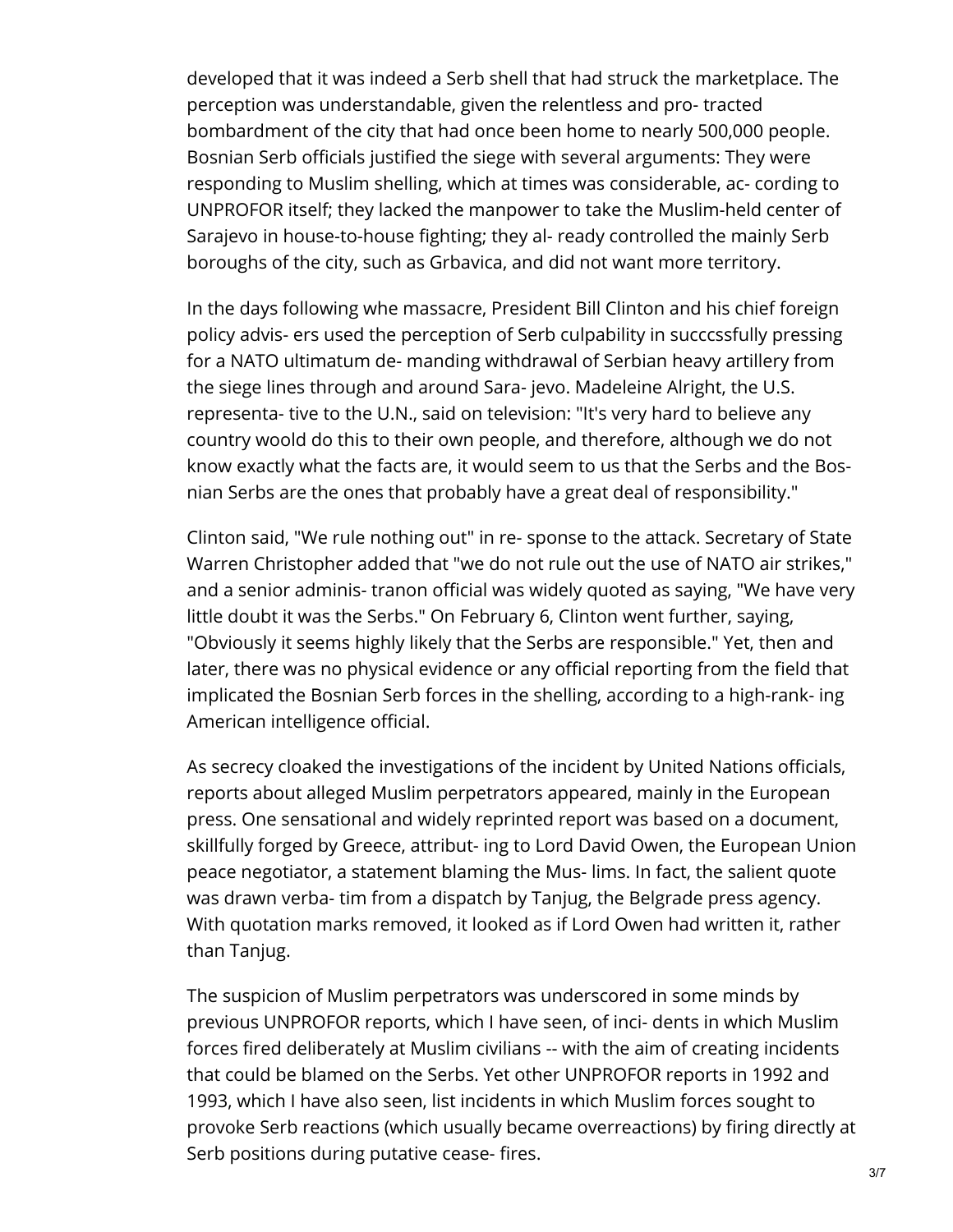An indicator of the thinking in some U.N. quarters was the final message of the departing head of UNPROFOR in Bosnia-Herzegovina, Lieutenant General Francis Briquemont, on January 9, 1994: "In Sarajevo, the [Muslim-led] BiH army provoke the BSA [Serbs] on a daily basis. This is very easy for us to notice as the BiH mortars are generally located near UNPROFOR units."

Muslim officials bitterly assailed U.N. officials for alleging that their forces may have been culpable on February 5. As an international official noted, they were "accusing several times that U.N. or UNPROFOR members often stated Bosnian responsibiliry in the market shelling."

What follows are details of the marketplace massacre investigation drawn from interviews with UNPROFOR, U.N., and U.S. officials as well as from hitherto unavailable documents.

According to the final UNPROFOR report of its Markale massacre investigations, a 120 mm mortar shell fell between 12:10 p.m. and 12:15 p.m. into the market, detonating upon hitting the asphalt. Such shells weigh about 26 pounds and carry 5 pounds of high explosives. The market area, 100 feet by 164 feet, is faced by seven- to eight-story buildings on the north and east sides.

## *Unquestionably, the Markale massacre altered the field on which the Bosnian confiict is being played.*

Mortar bombs tend to spray shrapnel in a characteristic splash pattern in the direction of the launch. By establishing the outermost "wings" of a shrapnel splash, a baseline can be drawn. When that line is bisected by a perpen- dicular line drawn dhrough the center of the impact, the direction of the launch can be determined. Additionally, if the hole made by the shell and the alignment of the tailfin are properly measured, the angle of descent can be determined.

A French UNPROFOR lieutenant accompanied by a warrant officer arrived five minutes after the detonation and stood watch at the market place until officers specialized in artillery -- a French lieutenant and a sergeant major -- ar- rived about 2 p.m. to analyze the crater. The specialists took a compass sighting based on "the shrapnel scrape pattern" to measure the direction of the projectile. They reported the mortar shell bearing to be "0620 mils," or a northerly direction. They also removed the shell's tail fin.

At 3 p.m. a French captain, also assigned to examine the site, marked lines formed by the characteristic "wings" of the mortar fragment splash and reckoned the bearing to be 0800--1,000 mils, a far more easterly direction. With that direction in mind, he reckoned the descent angle as sharp 1,400 mils, or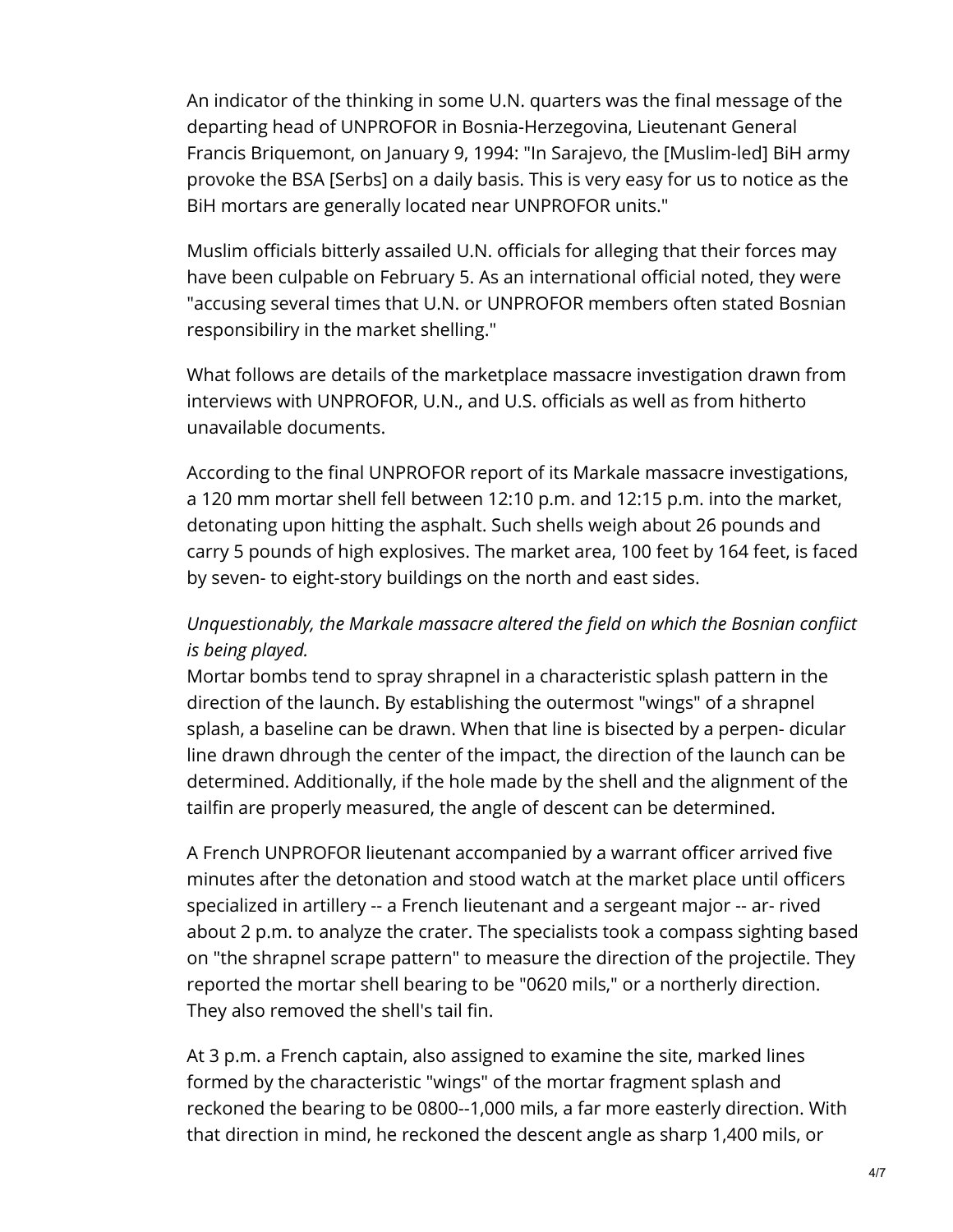about 79 degrees -- to carry the shell over an adjacent 60-foot-tall building. His estimate would most likely have placed the weapon's launch site behind Muslim lines.

Four hours after the explosion, a Canadian major made a third, independent investigation and came to a conclusion paralleling that of the initial analysis of the French lieutenant, but differing considerably from the second analysis, by the French captain. The Canadian reported that the bearing was from the northnortheast and had a shallower angle of descent, closer to 70 degrees.

While the Canadian's first-day investigation concluded that there was no evidence for as- cribing the shell specifically to either Serbs or Muslims, the early investigation report of the French captain, implicating the Muslims, re- mained in currency for several days. Apparently it formed the basis of an allegation, conveyed on various occasions by Lieutenant General Michael Rose in Sarajevo and Yasushi Akashi, the U.N. special envoy in Zagreb, that Muslims had fired a mortar at fellow Muslims. Thus diametrically opposed news came into play in international circles.

On February 9, NATO foreign ministers, animated by the belief that Serbs had fired the mortar, were meetting in Brussels to set a 10-day deadline for a Serb widhdrawal of heavy weapons to a point 12 miles outside of Sara- jevo. At that moment, Rose, the UNPROFOR commander in Bosnia, was negotiating a ceasefire in Sarajevo. He was operating on the French captain's premise that Muslims may have shelled their own people.

The Serb commander, General Manojlo Milovanovic, showed up on time at Sarajevo's Butmir Airport to meet Rose. But the Bosnian government leaders, long reluctant to commit themselves to ceasefires that they believed gave the Serbs an advantage, stayed away, breaking the date. In a fury, as he later confided to a BBC correspondent, the British UNPROFOR commander drove downtown to the Bosnian government presidency to confront General Jovan Divjak and President Aija Izetbegovic. Demanding that they sign the ceasefire agree- ment, he waved an envelope at them, according to senior UNPROFOR officers, saying, "I have an allegation here." Rose said that it implicated Muslims in the mortar attack on the market- place. He was referring to the French captain's crater analysis. Divjak hastened to the airport and signed the ceasefire accord -- a response that seemed to Rose to confirm the culpability of the Muslims.

At that time, Akashi sent a coded fax message to U.N. sccretary-general Boutros Boutros Ghali saying that aldhough no one could be certain, Bosnian Muslims "most likely" were the perpetrators. On February 10, in a tele- phone call with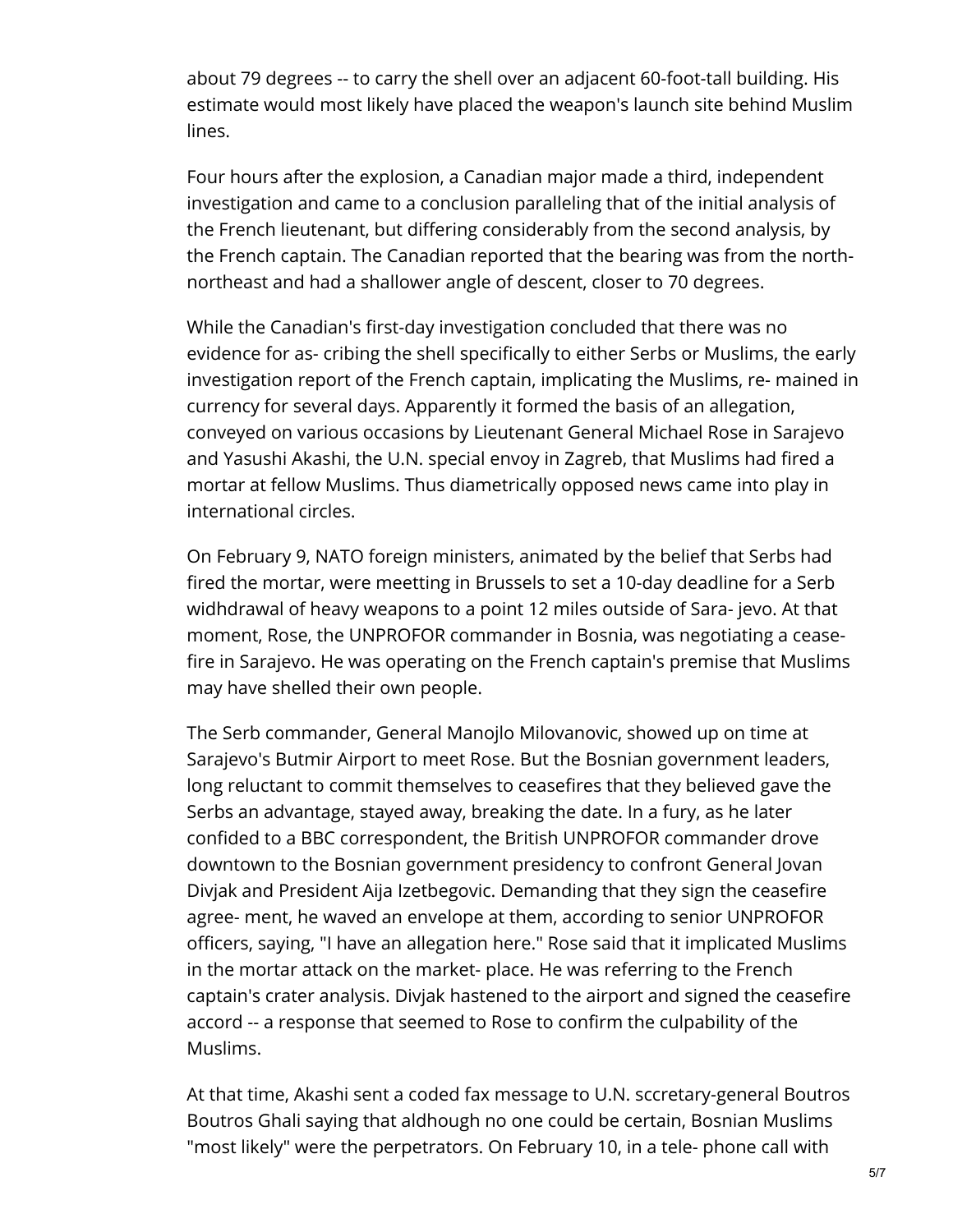Secretary of State Christopher, the U.N. secretary-general, who had actively supported the creation of a heavy weapons exclusion zone around Sarajcvo, passed on the Akashi allegation that the Muslims might have fired the shell. Christopher replied that intelli- gence reports available to him gave conflicting versions of who was responsible, and in effect he rejected the Akashi allegation, a State De- partment official said.

At the same time, Major General John Mac- Innis, the deputy UNPROFOR commander in Zagreb, a Canadian widh 30 years of artillery experience, examined the French captain's re- port from February 5 and concluded, "This is nonsense. There's something wrong here." He proposed a "painstaking" investigation by an international team. Akashi endorsed the idea.

## The Final Investigation

The team of UNPROFOR artillery specialists, led by Lieutenant Colonel Miehel Gaudhier of Canada, assembled February 11 in Sarajevo. It included a Pakistani major, a French captain, a Russian lieutenant colonel, and a Spanish cap- tain. Assisted by two technical experts from France and Ireland, they conducted seven more analyses of the marketplace crater and inte- viewed 13 wintesses over three days.

The team dismissed the initial report by the French lieutenant as flawed because his method of analyzing the crater was "suspect." They also dismissed the Franch captain's analysis because he had committed a serious "mathematical error" in calculating the direction from which the round came. The international team con- cluded the shell could have come from any- where in a cone of two and one-half square kilometers north-northeast of the marketplace that straddled the confrontation line between Bosnian Muslim and Bosnian Serb forces. But they noted that "freshly fallen snow" obscured possible firing sites, and that the investigating team encountered obstruction by both Serb and Muslim authorities.

The team reported that while it was impossi- ble to determine the angle of the shell's descent closer than a span of 45 to 90 degrees, it defi- nitely came from north-northeast. They said the distance, based on the range of the 120 mm mortar, could have been anywhere between 300 and 5,551 meters. They concluded: "The dis- tance of origin of fire clearly overlaps each side of the confrontation line by 2,000 meters."

There was one other indicator of culpability, though it would hardly rate as evidence in a court of law: Bosnian Serb officers confirmed to the team that their Kosevo Brigade had mortar positions in the area of Mrkovici, which lay within the cone determined by UNPROFOR as encompassing the possible firing